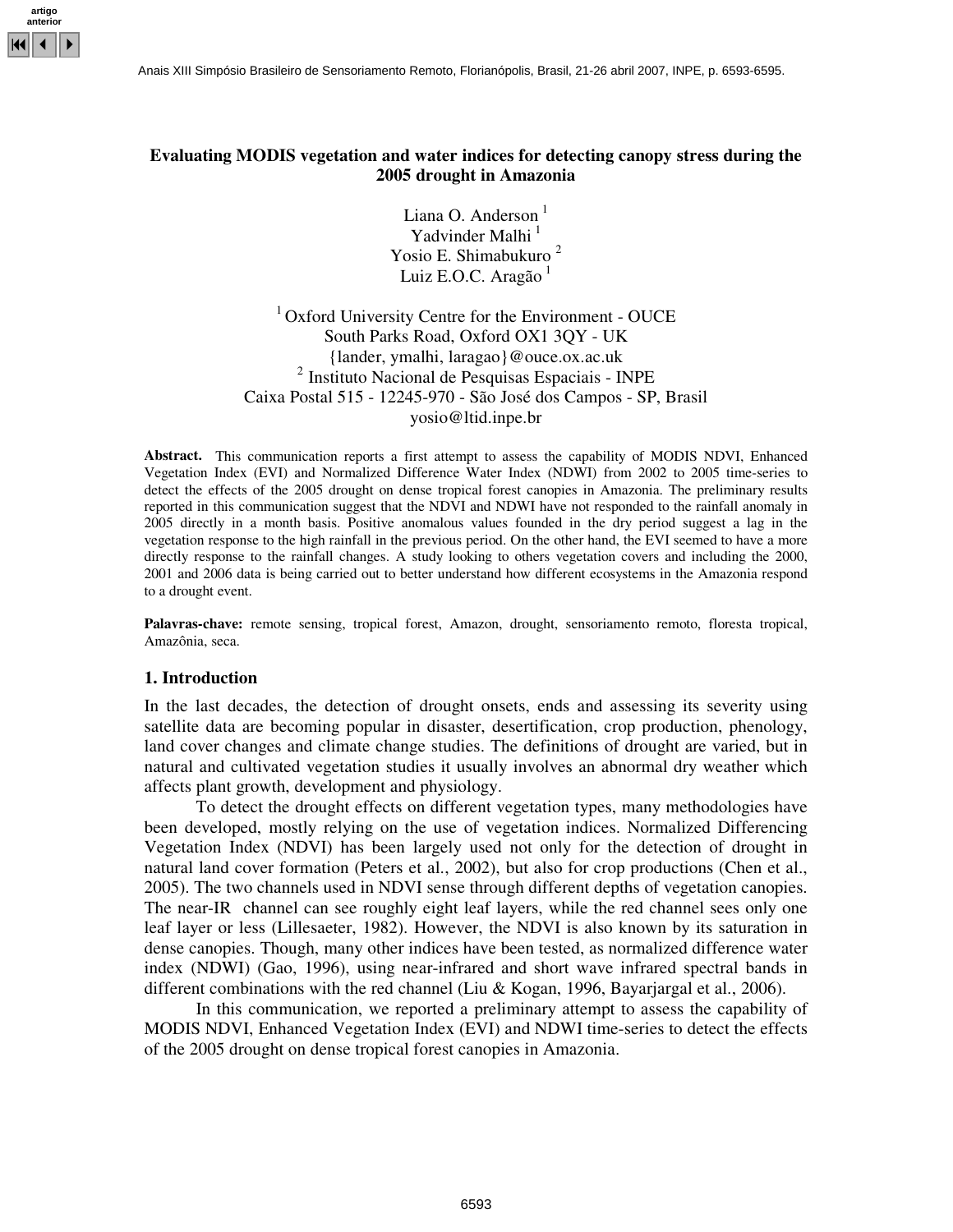## **2. Material and Methods**

The study area was selected based on the spatial distribution of the most affected region during the 2005 drought event; the south-western Amazonia (Aragão et al., in preparation). Their precipitation anomaly data were used to support the interpretation of the spectral indices response. The 16-day MODIS MOD13 1km product was acquired for the period from January 2002 to December 2005 and monthly composite data were generated based on the maximum value of the NDVI. The NDWI was calculated according to Gao (1996).

Based on the land cover map for the South America (Eva et al., 2004), 3 samples of 100 km 2 each were acquired over dense tropical forest, in homogeneous regions, coincident with the areas with higher precipitation anomaly in 2005.

The effect of the 2005 drought on the canopy reflectance was evaluated in terms of monthly anomalies for each spectral index. Firstly, we calculated the mean value for the three samples for each month. Then, the monthly means from 2002 to 2005 were generated. Finally, monthly anomalies were calculated as the departure from the mean values from 2002 to 2005 normalized by the standard deviation. Anomalies were defined as values higher than 1 standard deviation  $(\sigma)$ .

#### **3. Results**

In general, NDVI and NDWI anomalies present the same seasonal pattern (**Figure 1a** and **1c**). NDVI results for 2005 shows a positive anomaly for the March-July period, followed by a negative value for August. September and November also presents positive values. This same pattern is observed on the NDWI 2005 data. The precipitation anomaly data for 2005 shows a wetter period for February to May and a very dry period from June to October (Aragão et al, in prep.). It suggests that the vegetation response in the March-July period is related to the very wet period from February to May, while the negative value of August, October and December (for NDVI) and low values in these months for NDWI seems to be related with the beginning of the anomalous dry period, in June.



Figure 1. Spectral indices anomalies: (a) NDVI, (b) EVI, (c) NDWI. Black bars correspond to the anomaly for the spectral indices and red line corresponds to rainfall anomaly. Positive anomalies indicate that the value is higher than the mean, and negative values point out the opposite.

The EVI anomaly presents a different pattern comparing to NDVI and NDWI. The EVI seems to be more related to structural changes in the canopy (Huete et al., 2006), while